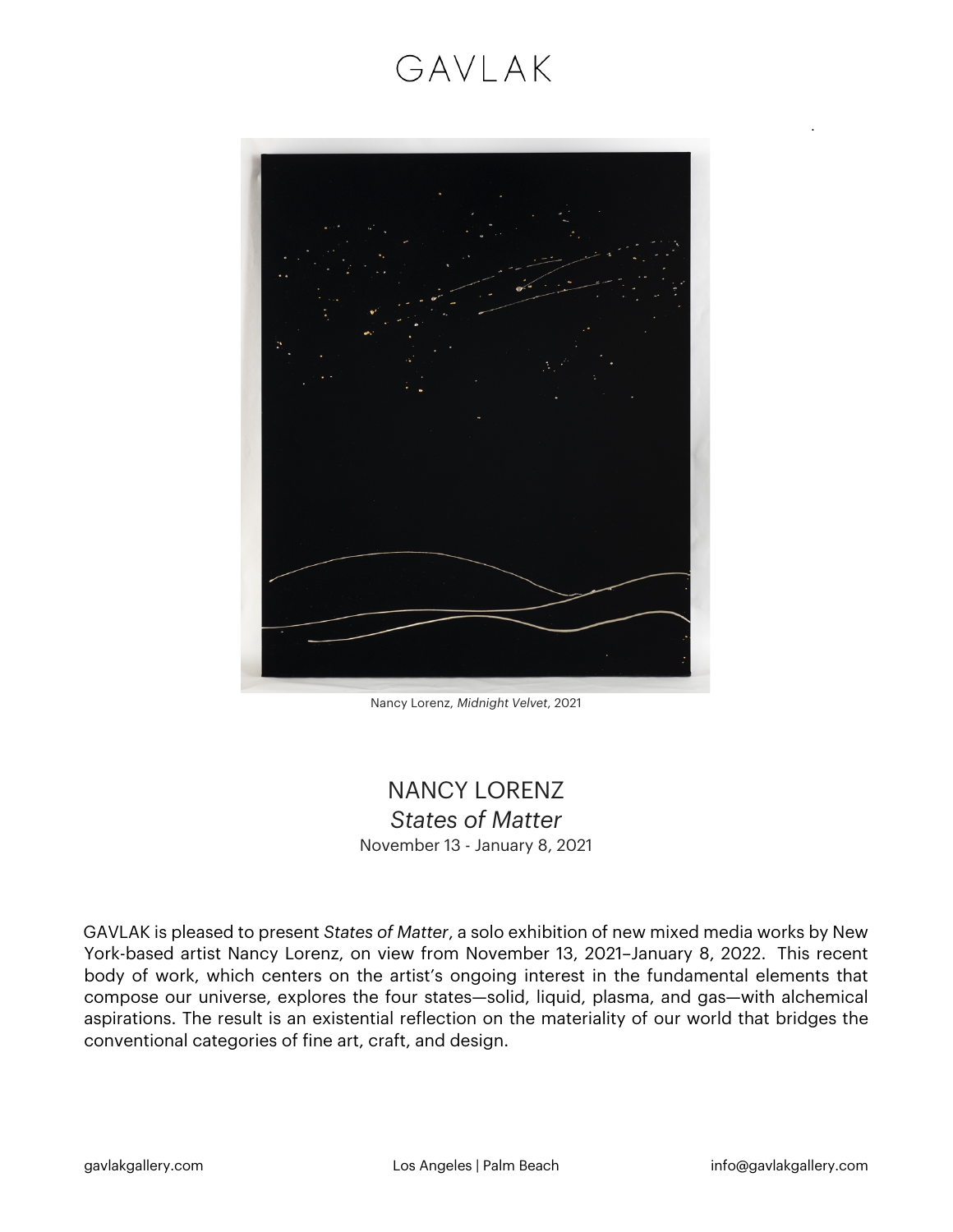## GAVI AK

Alchemy is conceived as the quest for an agent of material perfection, produced through a creative opus in which humans and nature collaborate with the final goal being the production of gold and/or other perfect substances from baser ones. The notion of transforming base, basic, and/or ignoble matter in new and unforeseen ways is central to Lorenz's artistic practice and her own personal pursuit of aesthetic transcendence.

A stint working in art restoration just after graduate school allowed Lorenz to support herself while pursuing an art career. The training was indelible, as it led her to incorporate a host of different components in her art. This experience, coupled with the half-decade that she spent living in Tokyo, Japan, accorded her a deep understanding of luxurious goods, such as mother-of-pearl and gold leaf, as well as the ability to employ these substances in painterly gestures that meditate on the Sublime.

With the Periodic Table as her palette, the artist embraces the chemical interactions that occur during her creative process, working from oftentimes uncontrollable foundations to render dynamic, captivating juxtapositions. Her hypnotic works synthesize disparate elements ranging from cardboard found on the streets of New York to inlay used for the restoration of musical instruments. Recalling the philosophy of the Arte Povera movement, Lorenz invests new meaning into that which would have been discarded, presenting a celebration of all of the matter that humans live among. The connections Lorenz weaves between mediums are underscored by the artist's reverence for sublime craft, visible in the symphonic relationships orchestrated by the artist's careful hand.

An outgrowth of the past 30 years of artistic practice—during which Lorenz has received much recognition, including the honor of a John Simon Guggenheim Award in 1998—her recent works signal new uses of materials such as cast bronze and painted velvet, the products of months-long experimentation and historical consideration. These works, some new, some continuations of earlier projects, forge a heightened sense of haptic resonance with the viewer, evoking works by Louise Bourgeois and Eva Hesse, two inspirations for the artist—although the range of her pictorial gesture is closer to the modern abstraction of Joan Mitchel and Lee Krasner. Invested with a sense of movement, a deep understanding of Post-War abstraction, and a nuanced grasp on traditional Asian art, Lorenz's manipulations result in multi-dimensional tableaux that provoke audience engagement under variable conditions and fluctuate in appearance based on light, time, space, and positioning.

Enhanced by their large-scale, Lorenz's new works, reflect the artist's concern with corporality and the cosmos. Lorenz applies ancient techniques—such as the hammering of gold sheets, a method originally developed in ancient Egypt—to mold compositions that ruminate upon temporality and (im)permanence, engaging the histories of her materials and processes to uncover new truths of the present.

.